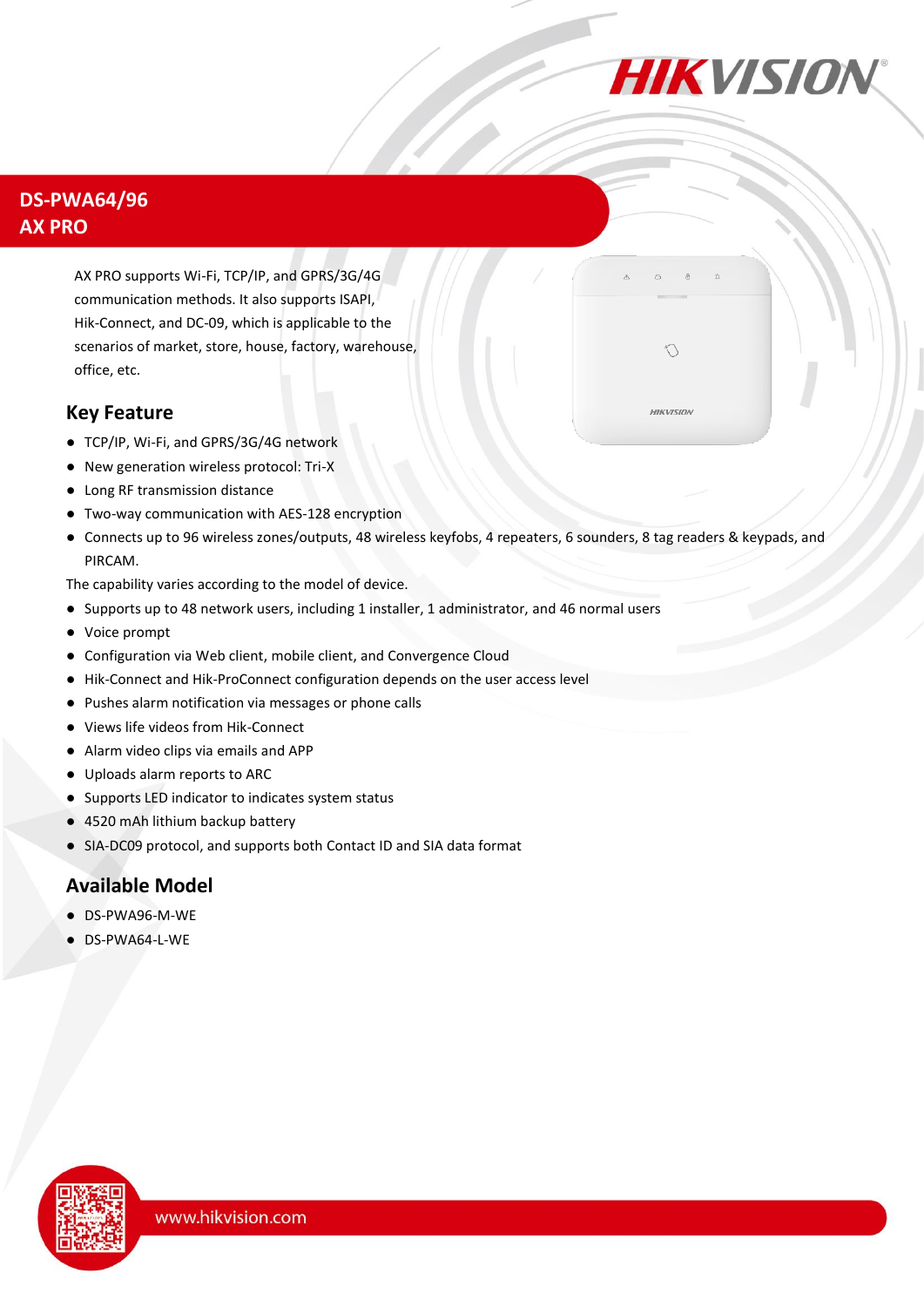

# **Specification**

|                       |                                      | <b>AX PROL</b>                                                        | <b>AX PRO M</b>                   |  |
|-----------------------|--------------------------------------|-----------------------------------------------------------------------|-----------------------------------|--|
| <b>Basic</b>          | Frequency                            | 868Mhz                                                                |                                   |  |
|                       | Wireless type                        | 2-way wireless                                                        |                                   |  |
|                       | <b>Wireless Security</b>             | Frequency Hoping 128 AES Encryption                                   |                                   |  |
|                       | <b>Wireless Zones</b>                | Up to 64                                                              | Up to 96                          |  |
|                       | <b>Wireless Outputs</b>              |                                                                       |                                   |  |
|                       | Wireless Tag Readers &<br>Keypads    | Up to 8                                                               |                                   |  |
|                       | <b>Wireless Sounders</b>             | 4                                                                     | 6                                 |  |
|                       | Wireless Keyfobs                     | 32                                                                    | 48                                |  |
|                       | <b>Wireless Repeaters</b>            | $\overline{2}$                                                        | 4                                 |  |
|                       | Tags                                 | 32                                                                    | 48                                |  |
|                       | PIRCAM                               | Supported                                                             |                                   |  |
|                       | Onboard IP CAMERA                    | 0                                                                     | 4*7s clips 4 clips have their own |  |
|                       | Integration                          |                                                                       | storage, not overrides each other |  |
| User                  | Installer                            | $\mathbf{1}$                                                          |                                   |  |
|                       | Admin                                | $\mathbf{1}$                                                          |                                   |  |
|                       | <b>Users</b>                         | 30                                                                    | 46                                |  |
|                       | Areas                                | 16                                                                    | 32                                |  |
|                       | Voice prompt                         | Supported                                                             |                                   |  |
|                       | Loudspeaker built in                 | Supported                                                             |                                   |  |
|                       | Tag reader built in                  | N/A                                                                   | Supported                         |  |
|                       | <b>LEDs Status</b>                   | Arm/Disarm, Alarm, Tamper, Fault, Cloud, Power                        |                                   |  |
|                       | Memory Log stored                    | 5000                                                                  |                                   |  |
|                       | RS-232 output                        | Supported                                                             |                                   |  |
|                       | Programming tools                    | Hik-Connect/Hik-ProConnect/Web Portal/ IVMS4200/<br>Convergence Cloud |                                   |  |
| Key Software Features |                                      |                                                                       |                                   |  |
|                       | Firmware upgrade                     | APP Auto/Manual                                                       |                                   |  |
|                       | Arm Modes                            | Away/Stay                                                             |                                   |  |
|                       | Automatic Arm/Disarm<br>Timers       | Supported                                                             |                                   |  |
|                       | Forced Arming with Open<br>Zones     | Supported                                                             |                                   |  |
|                       | Diagnostics of via the APP<br>or Web | Supported                                                             |                                   |  |
| Communication         | LAN port                             | Supported                                                             |                                   |  |
|                       | Wi-Fi on board                       | Supported(2.4G)                                                       |                                   |  |
|                       | GPRS on board                        | N/A<br>Supported                                                      |                                   |  |
|                       | 3/4G on board                        | N/A                                                                   | Supported                         |  |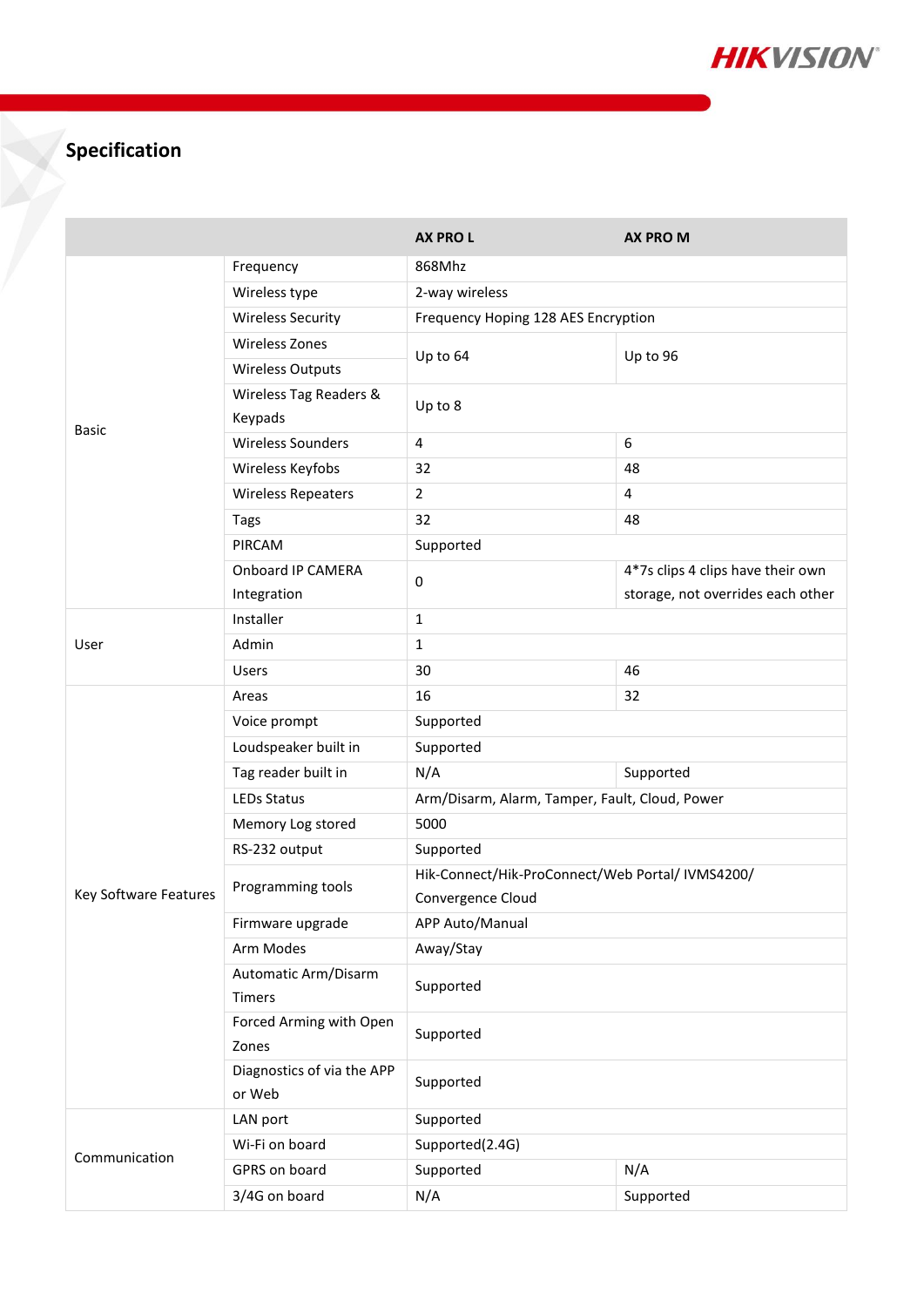

|  |            | SIM slot                                                 | Single                                               | Dual |
|--|------------|----------------------------------------------------------|------------------------------------------------------|------|
|  |            | SMS notification                                         | Supported                                            |      |
|  |            | Alarm voice call                                         | Supported                                            |      |
|  |            | ARC protocol                                             | SIA DC09(SIA level 2, Contact ID), ISUP, ISAPI (SDK) |      |
|  |            | User APP for operating                                   | Supported                                            |      |
|  |            | Installer APP for<br>programming                         | Supported                                            |      |
|  |            | Web server for<br>maintenance (offline<br>configuration) | Supported                                            |      |
|  |            | Battery Stand by                                         | 12 hours                                             |      |
|  | Hardware   | Power Supply                                             | Built in power supply                                |      |
|  |            | Battery pack                                             | Built in on board Battery Li                         |      |
|  |            | Housing                                                  | Plastic                                              |      |
|  | Automation | Schedules                                                | Wall switch & Relay & Plug (Has time schedule)       |      |
|  |            | EN                                                       | <b>EN50131 Grade 2</b>                               |      |
|  | Approvals  | <b>CE</b>                                                | Supported                                            |      |
|  |            | Rohs/Reach/WEEE                                          | Supported                                            |      |
|  |            | Operation temperature                                    | $-10$ °C to +55 °C                                   |      |
|  | Others     | Dimension( $W \times H \times D$ )                       | 170.0 mm (6.7") x 170.0 (6.7") mm x 38.6 mm (1.5")   |      |
|  |            | Weight                                                   | 557.5 g(19.7 oz)                                     |      |